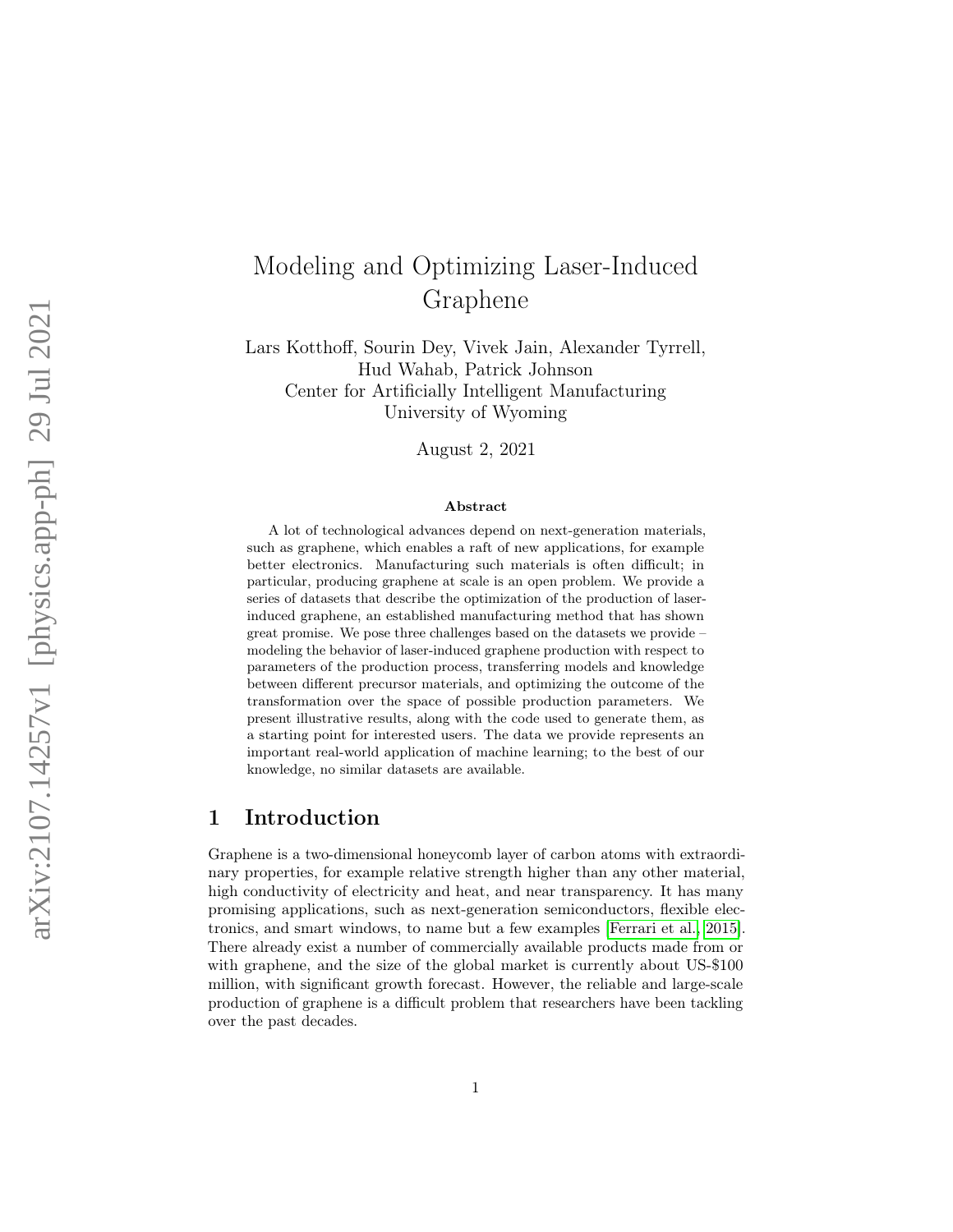One method of producing graphene is to convert natural sources of carbon, e.g. graphite, coal, and biochar, into graphene oxide, which is soluble in water. Such solutions can be used as graphene oxide inks and be printed directly onto substrates as thin films, similar to how ink-jet printers deposit ink on paper. Irradiating this precursor material with a laser heats and anneals the graphene oxide selectively to reduce the oxygen, ultimately converting it into pure graphene. Similar results can be achieved by irradiating commercial polymer films, eliminating the need to manufacture and deposit graphene oxide, which is time-consuming in itself, or indeed any carbon precursor material [\[Chyan et al.,](#page-12-1) [2018\]](#page-12-1). The reduction of such precursor materials into graphene allows for the rapid and chemical-free manufacturing of advanced devices such as electronic sensors [\[Luo et al., 2016\]](#page-13-0), fuel cells [\[Ye et al., 2015\]](#page-14-0), supercapacitors [\[Lin et al.,](#page-13-1) [2014,](#page-13-1) [El-Kady and Kaner, 2013\]](#page-12-2), and solar cells [\[Sygletou et al., 2016\]](#page-13-2). The interested reader is referred to a recent survey on laser-induced graphene for more information [\[Wang et al., 2018\]](#page-13-3). This process is also referred to as laser-reduced graphene in the literature [\[Wan et al., 2018\]](#page-13-4).

One of the advantages of the targeted irradiation of the precursor material is that it allows to easily create patterns in solid substrates without pre-patterned masks in only a few minutes. While graphene is electrically conductive, graphene oxide and polymers are not – patterns of graphene in an insulating material can form electric circuits. The laser irradiation process enables the scalable and cost-efficient fabrication of miniaturized electronic devices in a single process, rather than manufacturing the graphene separately and then patterning it onto a carrier material. This process also ensures that only the amount of material that is actually needed is produced, similar to other advanced manufacturing processes like 3D printing.

The challenge in irradiating the precursor material is determining the best laser parameters and reaction environment. First-principles knowledge does not allow to derive the optimal conditions and the effectiveness of different irradiation conditions varies across different precursor materials. A recent study emphasizes the effect the irradiation parameters have on the quality of the produced graphene and the need to optimize these parameters to achieve good results in practice [\[Wan et al., 2019\]](#page-13-5). Even with just a few parameters, for example the power applied to the laser and the duration for irradiating a particular spot, the space of possibilities is too large to explore exhaustively. There are complex interactions between parameters, and evaluating a particular parameter configuration involves running an experiment that requires a skilled operator and precursor material of sufficient quality. Exploring the space of experimental parameters efficiently is crucial to the success of laser-induced graphene in practice. In many cases, this optimization is guided by human biases – an area ripe for the application of machine learning.

We have applied Bayesian optimization to the automated production of laserinduced graphene, improving the quality of the produced graphene significantly compared to results achieved in the literature [\[Wahab et al., 2020\]](#page-13-6). In this paper, we present a series of datasets obtained in the process for the community to build on. To the best of our knowledge, there are no similar datasets. In particular, the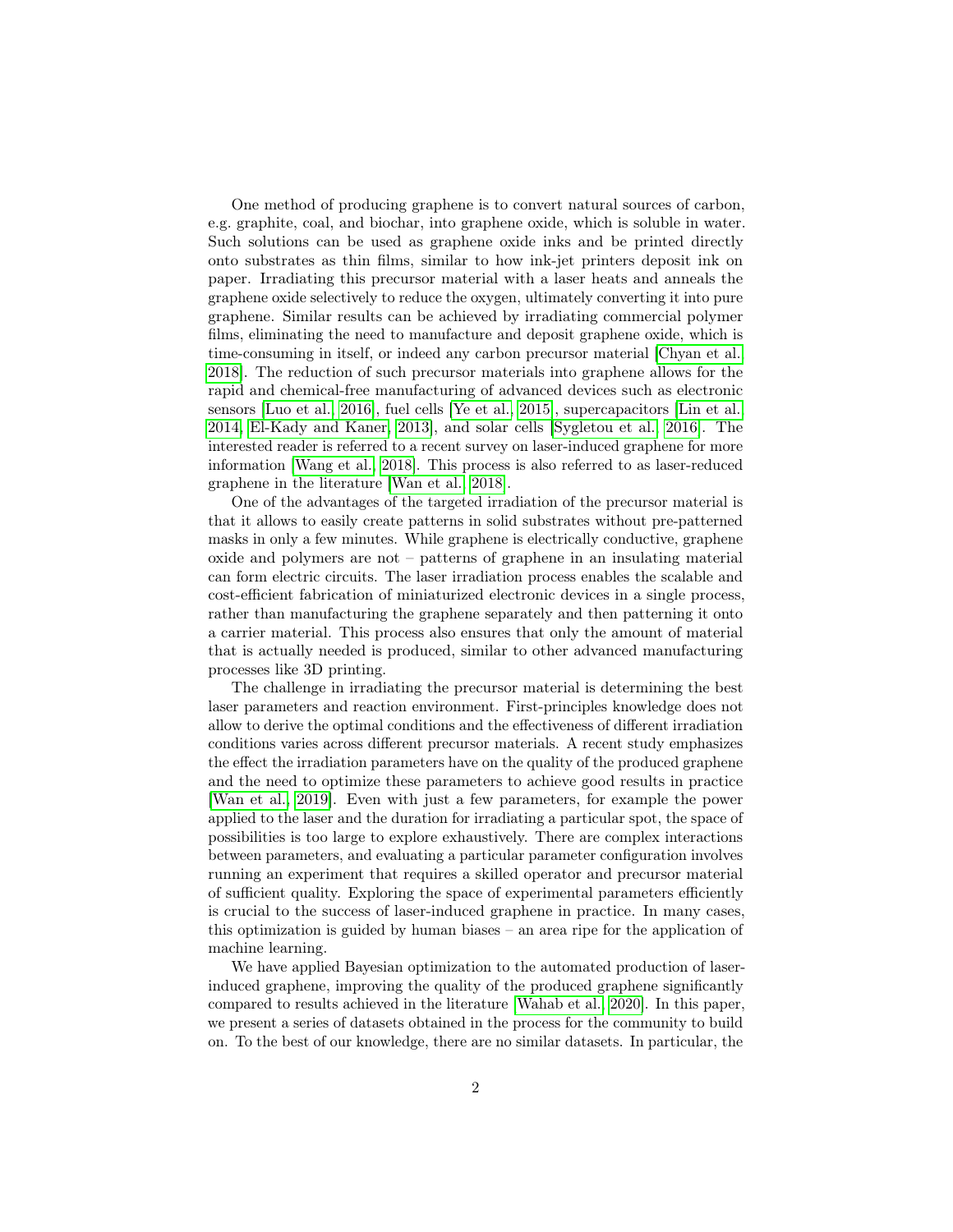data we make freely available represents an important and challenging application of machine learning in a rapidly-growing industry. Beyond graphene, materials science in general is an increasingly prominent application area of machine learning. We outline possible uses for the data, along with illustrative results. All data, code, and results are available at [https://github.com/aim-uwyo/](https://github.com/aim-uwyo/lig-model-opt) [lig-model-opt](https://github.com/aim-uwyo/lig-model-opt).

# 2 Methodology

The graphene oxide samples used for the data we present here were prepared from graphite using the improved Hummers' method [\[Marcano et al., 2010\]](#page-13-7). Powdered samples, ground and sieved to 20 µm, were mixed in concentrated  $H_2SO_4$  and  $H_3PO_4$  and placed in an ice bath.  $KMnO_4$  was added at a mixture temperature of 35 °C and increased to 98 °C before termination with ultrapure water (Millipore) and  $H_2O_2$ . The filtrate was then washed with HCl and subsequently with water repeatedly until a pH-level of about 6.5 was obtained. The GO inks were produced using 25 mg of the freeze-dried GO powder, which was diluted in 100 ml deionized water and ultrasonicated with a cooling system. After the sample was centrifuged, the remaining supernatant was repeatedly diluted and ultrasonicated until a 200 ml dilution was obtained. The GO inks were spray-coated onto a 1 cm×1 cm quartz or polyimide substrate (Kapton HN 125 µm, Dupont) in multiple passes until a thickness of 1 µm was achieved, verified with an optical profilometer.

Laser-induced graphene (LIG) spots were patterned by reducing GO films deposited on quartz and polyimide, and by carbonization of polyimides directly. We denote GO on quartz, GO on polyimide and polyimide as samples GOQ, GOPI and PI, respectively. The patterning setup is shown in Figure [1.](#page-3-0) The deposited GO films were placed in a sample chamber which allows patterning in air, argon, or nitrogen environments with pressures up to 1000 psi. LIG patterns were irradiated using a 532 nm diode-pumped solid-state continuous-wave laser. The laser beam was focused with a 50x microscope lens to a spot size of 20  $\mu$ m on the sample surface. Irradiated beam spots were positioned sufficiently far apart from each other to ensure pristine precursor material for each experiment. The sample area is about  $1 \text{ cm}^2$ , allowing approximately 256, 25, and 25 patterns for samples GOQ, GOPI, and PI, respectively. Taking into account sample preparation and repeated measurements to account for experimental errors and ensure reproducibility, we set our experimental budget to 70 for all types of samples.

Raman spectroscopy is a common technique for determining the quality of laser-induced graphene by observing how laser photons scatter after they interact with the vibrating molecules in the sample probe. The intensities of the characteristic D and G bands in the Raman spectra can be used to judge to what extent the precursor material has been reduced to graphene, i.e. the quality of the resulting material. The D and G bands result from the defects and in-plane vibrations of  $sp<sup>2</sup>$  carbon atoms, respectively. In particular, the degree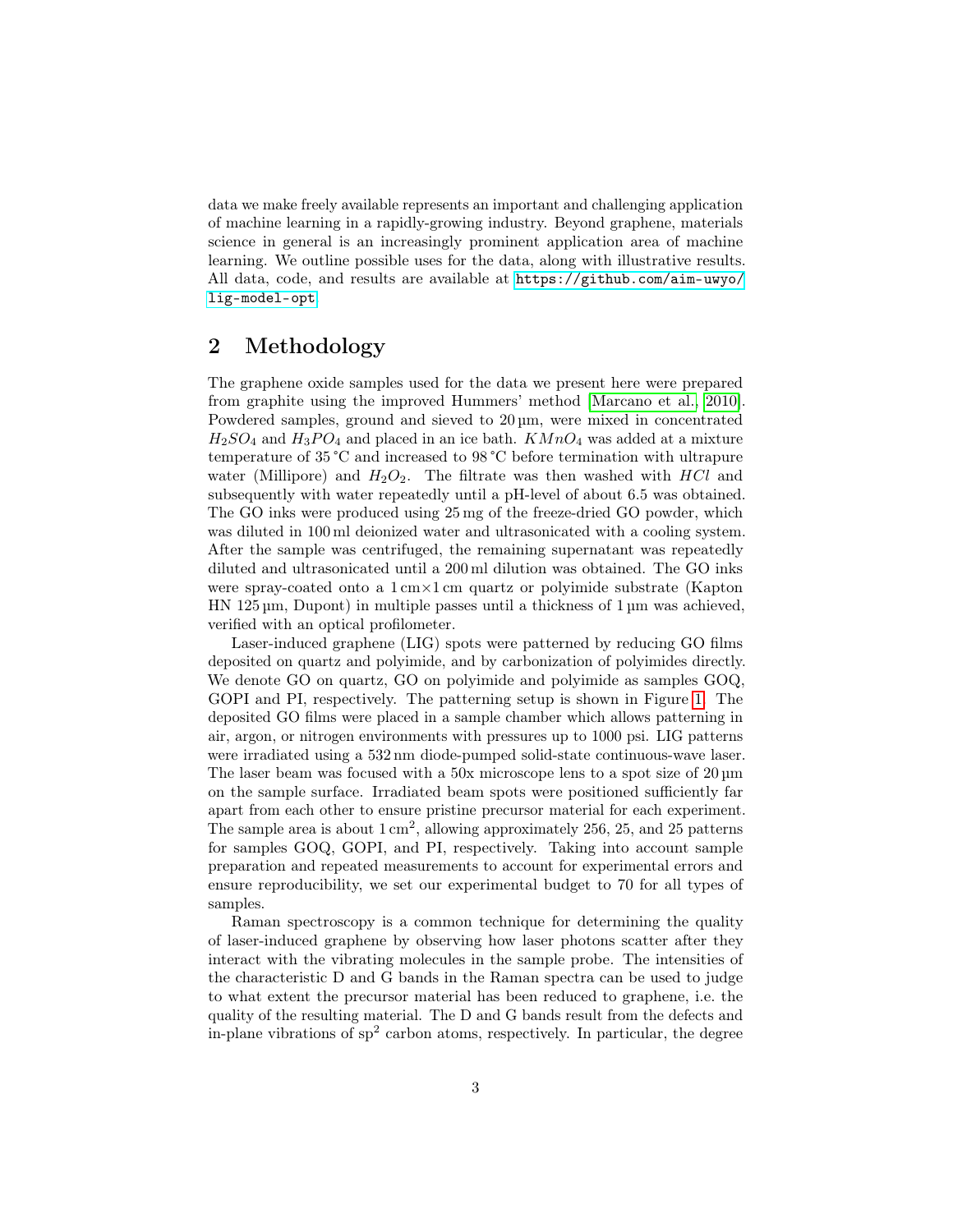

<span id="page-3-0"></span>Figure 1: Experimental setup for patterning and measuring laser-induced graphene. The unlabeled rectangles represent mirrors to reflect the laser beam, the ellipse a lens to focus it.

of reduction of the precursor material to graphene, and thus the conductivity of the irradiated area, can be quantified through the ratio of the intensities of the G and D bands – the larger this ratio, the more the precursor material has been reduced. Figure [2](#page-4-0) shows an example.

We filtered the backscattered laser beam through a long-pass filter after irradiation to perform Raman spectroscopy. Using the same laser source for patterning and spectroscopy, we are able to characterize the identical spot insitu. The Raman data for each spot were averaged over 10 measurements with a collection time of 3 s at laser power <10 mW for each measurement. The Raman spectra were post-processed with a linear background subtraction to 0 and normalization of the maximum peak to 1. The G- and D-bands were fitted using Lorentzian functions and the ratio of their intensities computed as the ratio of the areas under the fitted functions. The G/D ratios indicate the degree of reduction of GO to graphene. This measure can be used as a proxy for electric conductivity, which determines the suitability of the produced material for advanced electronics. More information on the experimental setup can be found in [\[Wahab et al., 2020\]](#page-13-6).

#### 2.1 Parameter Space

We consider the following four parameters of the experimental conditions that control the irradiation process.

- The power applied to the laser used to irradiate the sample. We consider a power range of 10 mW to 5550 mW.
- The duration a particular spot was irradiated by the laser. We vary this parameter from 500 ms to 20 000 ms.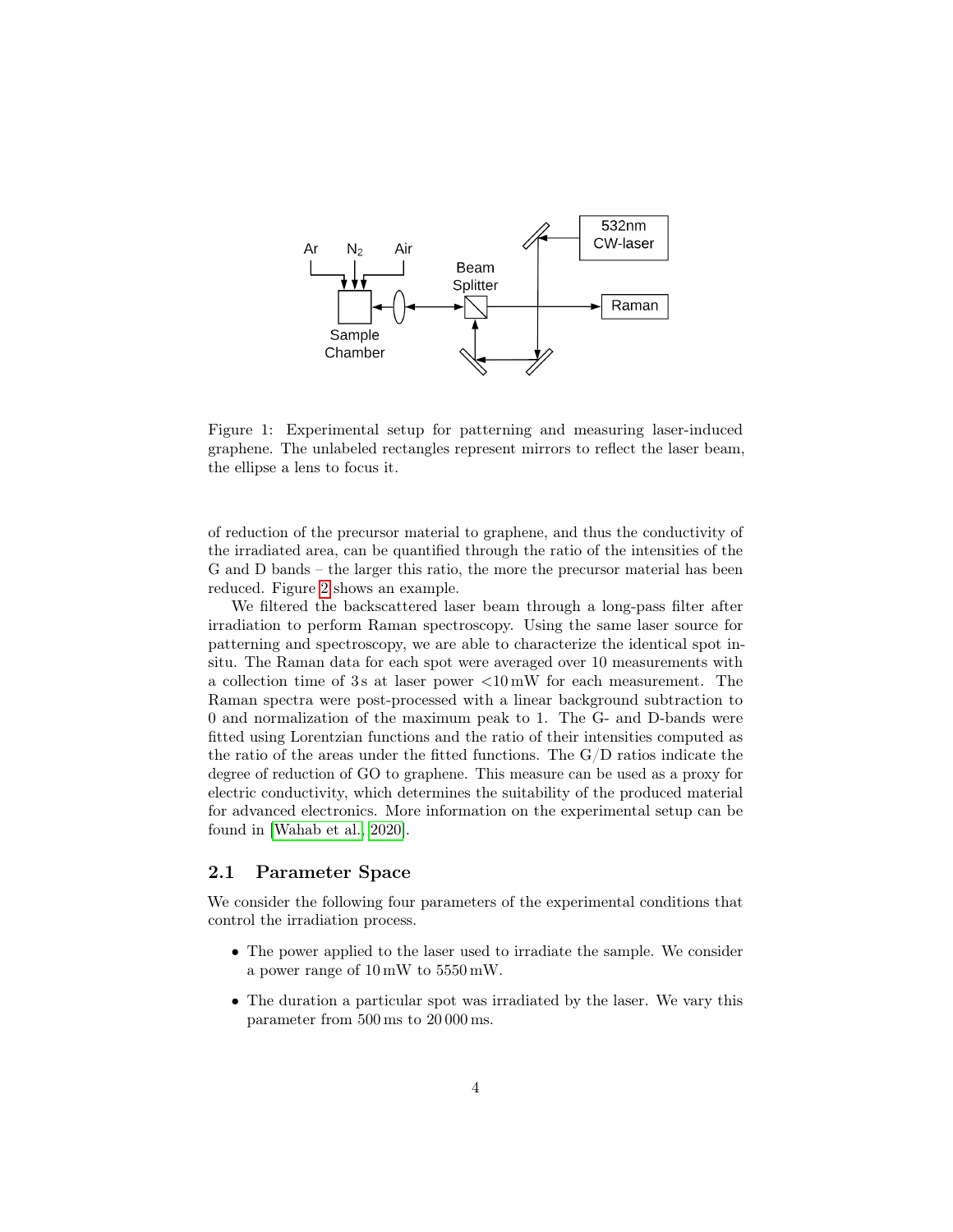

<span id="page-4-0"></span>Figure 2: Raman spectra showing D (left peak) and G (right peak) bands of graphene oxide before (bottom) and after (top) laser irradiation. The ratio we optimize in this paper is calculated from the area under the peaks. The intensity is shown in arbitrary units (a.u.).

- The pressure in the reaction chamber. The values for this parameter range from 0 psi to 1000 psi.
- The gas in the reaction chamber. Possible values for this parameter are argon, nitrogen, and air.

These parameters give rise to a large space of possible combinations that is infeasible to explore exhaustively. The cost of gathering data is high – running experiments is time-consuming and requires precursor materials to be available. In contrast to big-data approaches, we need techniques that work with small amounts of data, such as the Bayesian optimization approach we applied to gather the data we present here.

#### 2.2 Bayesian Optimization

Bayesian model-based optimization techniques (MBO) are used in many areas of machine learning and AI and beyond to automatically optimize outcomes across large parameter spaces. They usually proceed in an iterative fashion – they predict the configuration to evaluate, and the result of this evaluation informs the predictions for the configuration to evaluate next. At the heart of these techniques are so-called surrogate models, which approximate and model the process whose parameters are to be tuned. This underlying process is expensive to evaluate, i.e. it is infeasible to exhaustively explore the parameter space and we are interested in keeping the number of evaluations as small as possible. The approximate surrogate model on the other hand is cheap to evaluate and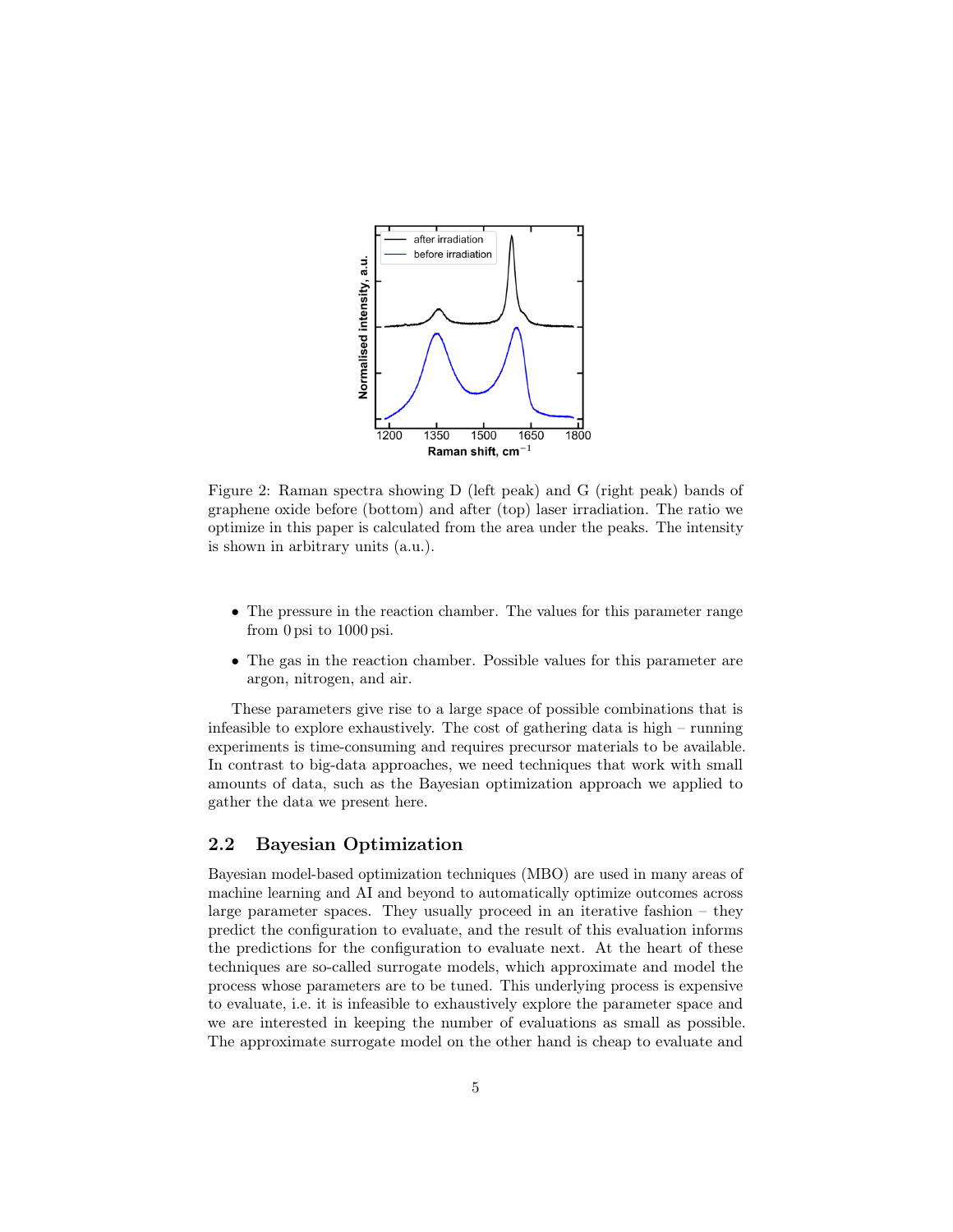allows for a targeted exploration of the parameter space, identifying promising configurations that available resources for evaluations of the underlying process should be directed towards.

Surrogate models are induced using machine learning, taking an increasing amount of ground-truth data into account between subsequent iterations. Stateof-the-art MBO approaches often use Gaussian Processes or random forests to induce surrogate models, depending on the nature of the parameter space. MBO is a mature approach that has been used in many applications over decades, for example in automated machine learning [\[Feurer et al., 2015,](#page-12-3) [Kotthoff et al.,](#page-12-4) [2017\]](#page-12-4). The interested reader is referred to the paper that formalized the approach [\[Jones et al., 1998\]](#page-12-5) for more information.

There are many implementations of MBO; we use the mlrMBO package [\[Bischl](#page-11-0) [et al., 2017\]](#page-11-0) to model the parameter space, build the surrogate models (with the mlr package [\[Bischl et al., 2016\]](#page-11-1)), and determine the most promising configuration for the next evaluation of the underlying process. In particular, we use the default random forest surrogate model for parameter spaces that contain non-continuous parameters (the gas in the reaction chamber) and expected improvement as our acquisition function. In each iteration of the optimization process, the next configuration to evaluate is proposed by mlrMBO. This configuration is set automatically by the experimental setup, which proceeds with running the experiment and evaluating its result. The evaluated parameter configuration and the resulting G to D ratio of the irradiated spot is added to the data used to train the surrogate model for the next iteration. We present the datasets obtained when the process ends.

For the initial surrogate model, we evaluated 20 parameter configurations that were randomly sampled from the entire parameter space. We then performed 50 iterations of our model-based optimization approach, for the total 70 evaluations we can perform on a single sample. For each of the three investigated materials GOQ, GOPI, and PI, we ran three experimental campaigns for a total of nine experimental campaigns and 630 patterned spots, which represents several weeks of experimental effort, in addition to the effort of preparing the samples.

# 3 Machine Learning Datasets from Materials Science

We present three datasets from the above application. All datasets describe the transformation from a precursor material into graphene through laser irradiation, where the quality of the result depends on the parameters of the laser and reaction environment. The difference between the different datasets is that they were obtained with different precursor materials, as described above. Each dataset consists of three experimental campaigns each, for a total of 210 data points per dataset. Metadata is provided for each datum indicating which experimental campaign it belongs to and whether it was part of the initial, randomly sampled data, or proposed by the Bayesian optimization process.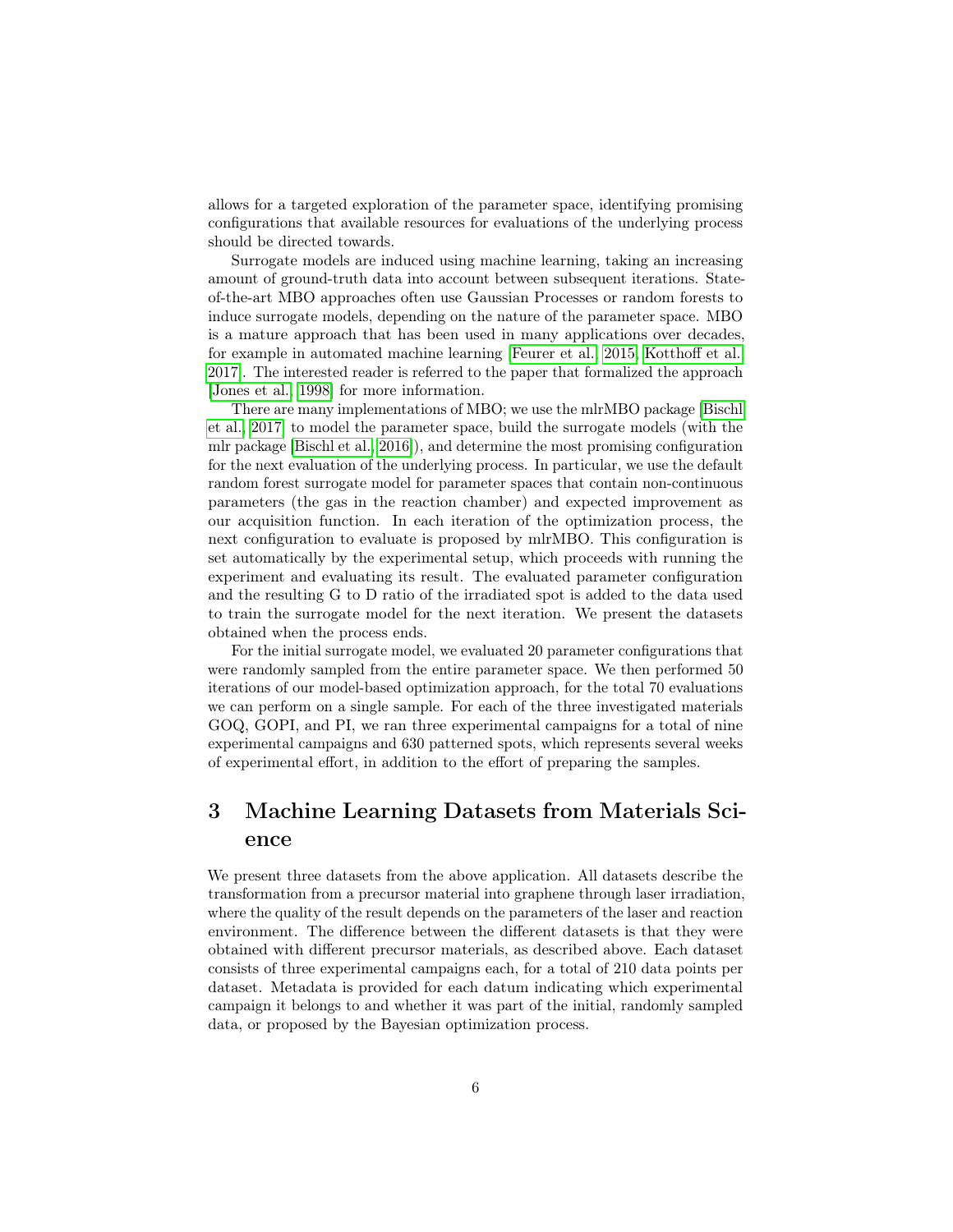We envision three different areas of machine learning where this data will be useful; we describe each below with illustrative results and the code that was used to produce them. Our illustrative results are intended to show what performance can be achieved to give prospective users a starting point; we do not make any claims with respect to the optimality of our results.

The data, scripts to produce the illustrative results we describe below, and the figures themselves are available at [https://github.com/aim-uwyo/](https://github.com/aim-uwyo/lig-model-opt) [lig-model-opt](https://github.com/aim-uwyo/lig-model-opt) under the permissive 3-clause BSD license. No ethical issues arose in gathering the data, but we caution that they could potentially be used in unethical applications, for example to produce advanced electronics for weapons systems. We do not condone or encourage such applications.

#### 3.1 Modeling Laser-Induced Graphene

The datasets we provide can be used in straightforward manner to predict the quality of the transformation of the precursor material into graphene, given the experimental parameters. We ran illustrative experiments with the mlr3 machine learning toolkit [\[Lang et al., 2019\]](#page-12-6). The code necessary to reproduce our results is provided in supplementary material, together with the data. In addition, we ran experiments with the auto-sklearn [\[Feurer et al., 2015\]](#page-12-3) automated machine learning toolkit, running it with a time limit of one hour.

We present illustrative results in Figure [3.](#page-7-0) Even simple approaches, such as linear models, already achieve much better performance than the baseline featureless learner. More sophisticated approaches, such as the Gaussian Processes and random forests that are ubiquitous surrogate models in Bayesian optimization, do not further performance much. The same is true for much more sophisticated automated machine learning approaches, especially on the GOQ dataset.

Results are best for the GOPI and PI datasets in terms of improvement over the baseline, with GOQ showing a smaller gap. We believe that model performance can be increased further; in particular, automated machine learning has been able to improve performance only slightly here.

We note that, in contrast to most machine learning datasets, the data we present here is not identically and independently distributed, as it has been obtained as part of Bayesian optimization runs, where a data point depends on the previous ones. This violates the basic assumption underlying most machine learning approaches. In practice, building surrogate models from non-i.i.d. data appears to work fine, as good results from applying Bayesian optimization, including ours, show. Nevertheless, the implications of using non-i.i.d. data in this context are understudied, and our data provides and opportunity to do so. Each point in the raw data has metadata denoting whether the point was obtained as part of the initial, random and i.i.d., data or evaluated in a Bayesian optimization iteration.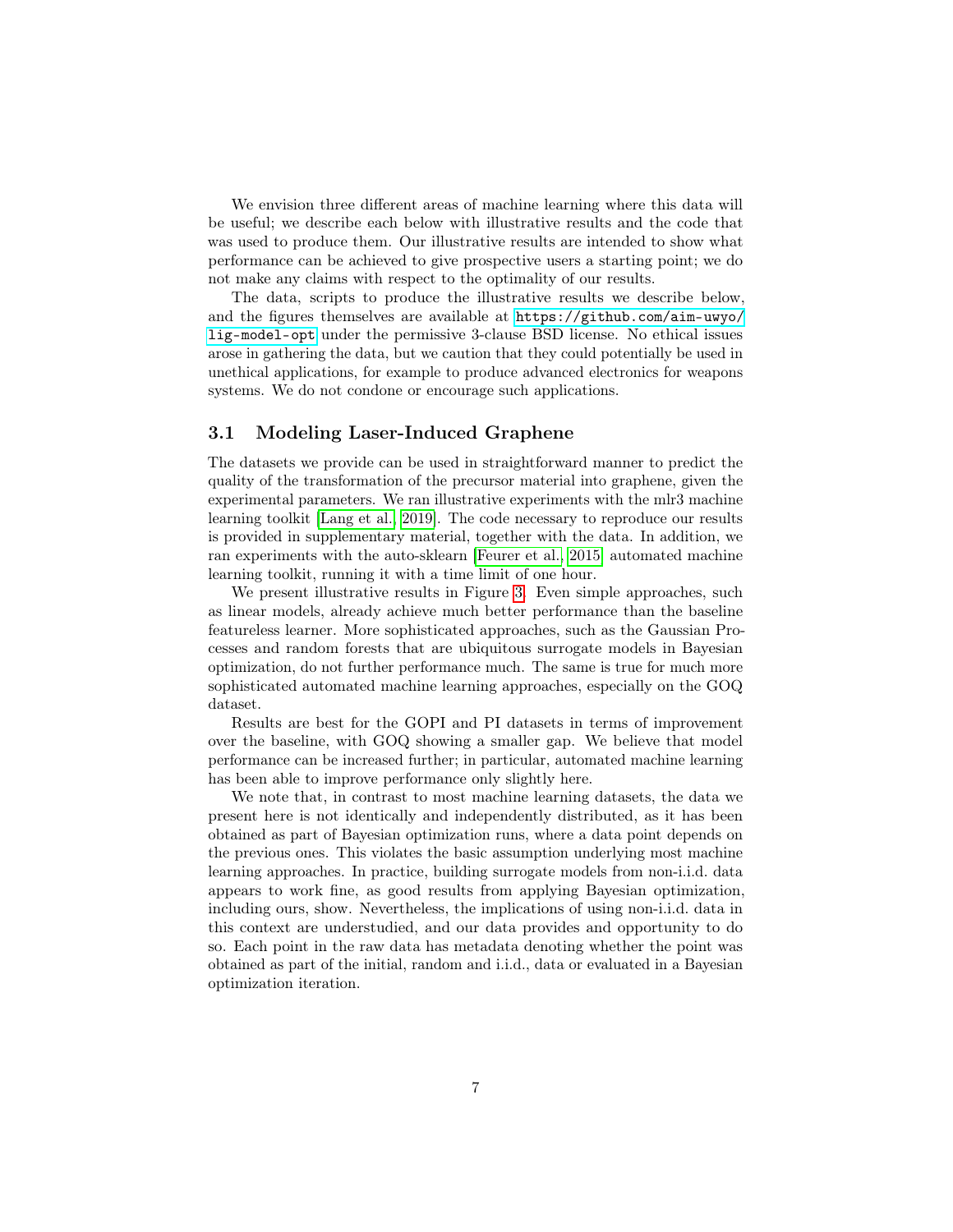

<span id="page-7-0"></span>Figure 3: Illustrative results for modeling the transformation of the precursor material into graphene for different machine learning approaches. We show the mean absolute error over 10 cross-validation folds for (from left to right) a dummy featureless learner, a simple linear model (lm), a random forest (ranger), a Gaussian Process (km), a support vector machine (ksvm), and a regression tree (rpart). The featureless learner simply predicts the mean value of the training set. The horizontal lines denote the performance of auto-sklearn on each of the datasets.

#### 3.2 Transfer Learning

Three datasets from very similar but different setups also provide the opportunity to explore to what extent knowledge acquired from one dataset can be transferred to another. While the process is the same, the precursor materials are different and react differently to the same experimental conditions. There are latent features that encode the properties specific to each precursor material that machine learning may be able to extract.

We ran illustrative experiments, again with the mlr3 machine learning toolkit. Figure [4](#page-8-0) shows illustrative results from the evaluation of a model learned on one dataset on another. It is immediately clear that the two precursor materials based on polyimide, GOPI and PI, behave very similarly – models trained on one precursor material transfer with good performance to the other, although not as good as for models trained and evaluated on the same dataset (two middle panels in the figure). For GOQ, transferred models (both from and to this precursor material) do not show good performance compared to the baseline model, indicating that the precursor materials are sufficiently different that a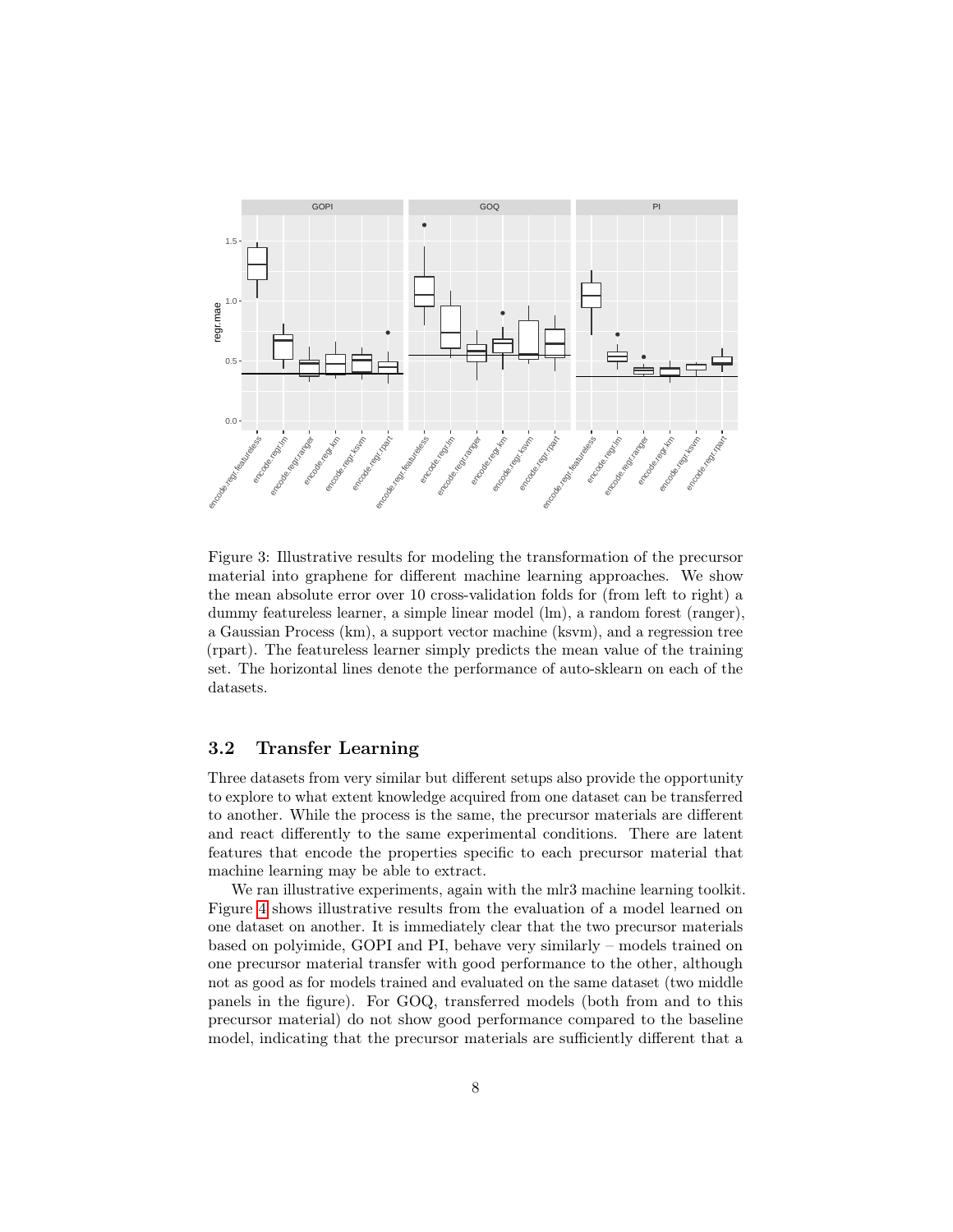

<span id="page-8-0"></span>Figure 4: Illustrative results for transferring models from one precursor material to another. We show the mean absolute error for the same learners as above, including the dummy featureless learner. The first dataset in the title of a plot denotes the training set, while the latter denotes the test set. We randomly sample 80% of the respective datasets for training and test, repeated 10 times.

direct transfer is infeasible.

We further explore the performance of transferred models in Figure [5,](#page-9-0) this time by training models on the combination of datasets of two precursor materials and evaluating their performance on the dataset of the third precursor material. We again see that the two precursor based on polyimide are quite similar, while GOQ is different and transferred models do not exhibit good performance.

We provide two datasets that are quite similar, GOPI and PI, and one that is quite different from the others, GOQ. This allows to create "easy" and "hard"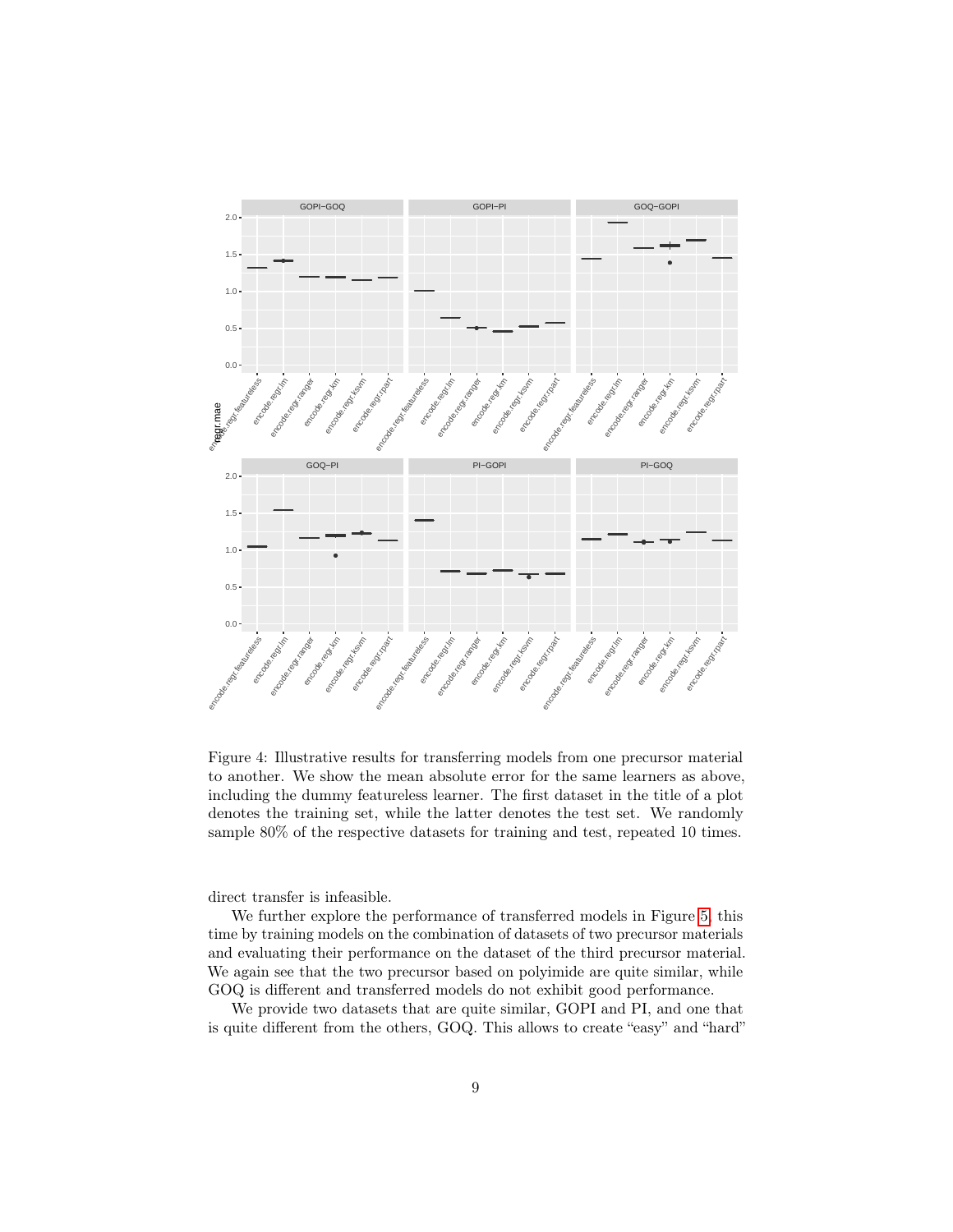

<span id="page-9-0"></span>Figure 5: Illustrative results for transferring models trained on two precursor materials to the other. We show the mean absolute error for the same learners as above, including the dummy featureless learner. The title of the dataset denotes the one that the performance of the models learned on the other two was tested on. We randomly sample 80% of the respective datasets for training and test, repeated 10 times.

transfer learning scenarios.

#### 3.3 Bayesian Optimization

The datasets we provide can also be used for Bayesian optimization, which is how the data was obtained to start with. In the end, we are interested in the best conversion of precursor material into graphene and better ways of obtaining the experimental parameters for that. An interesting aspect of the data we provide is that it comes from a real-world application with a good motivation for applying a sample-efficient optimization method, as obtaining new data points is extremely expensive.

We provide simulators based on surrogate models built on entire datasets to facilitate Bayesian optimization. Simulators and illustrative experiments are based on the mlr [\[Bischl et al., 2016\]](#page-11-1) and mlrMBO [\[Bischl et al., 2017\]](#page-11-0) toolkits; the same we used in the publication related to our datasets.<sup>[1](#page-9-1)</sup> Figure [6](#page-10-0) shows illustrative results. We show only results for the GOPI precursor material for

<span id="page-9-1"></span> $1$ While the mlr toolkit has been superseded by mlr3, the corresponding successor to mlrMBO is not available yet. The underlying machine learning algorithms are the same.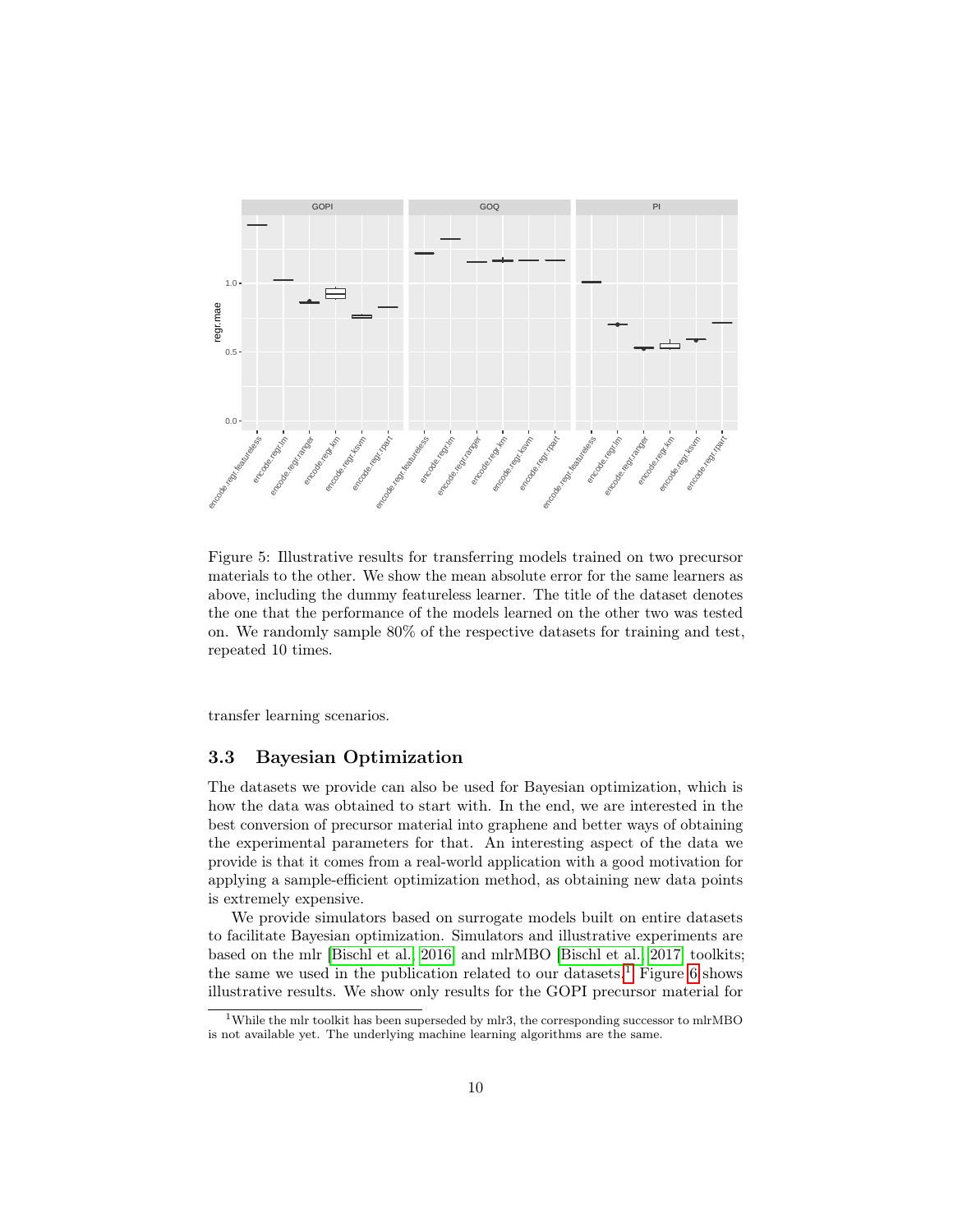

<span id="page-10-0"></span>Figure 6: Illustrative results for Bayesian optimizations on simulators trained on entire datasets, here for the GOPI precursor material. The boxplot at iteration zero shows the distribution of the initial, randomly sampled data, while the line shows the cumulative best achieved transformation from the precursor material into graphene (measured by the  $G/D$  ratio) over the iteration number of the Bayesian optimization.

space reasons; results for the other precursor materials are qualitatively similar and available at <https://github.com/aim-uwyo/lig-model-opt>. Interested users can easily plug in their own approach and evaluate how efficiently and effectively it explores the optimization landscape provided by the surrogate models.

There are multiple ways our data can be used to improve the Bayesian optimization process. Better surrogate models will enable better optimization, and can be explored independently. Similarly, being able to transfer knowledge from other Bayesian optimization runs, for example on different precursor materials, will improve performance. Both of these challenges can be pursued with the datasets we provide, in addition to methodological improvements to Bayesian optimization.

Explaining black-box machine learning models is becoming increasingly important, especially for real-world applications like the one we present here. On one hand, being able to understand a model increases trust in it, while on the other hand a machine-learned model may have acquired insights that are unknown to humans and may advance our scientific understanding of the optimized process. We explore some such methods in [\[Wahab et al., 2020\]](#page-13-6), but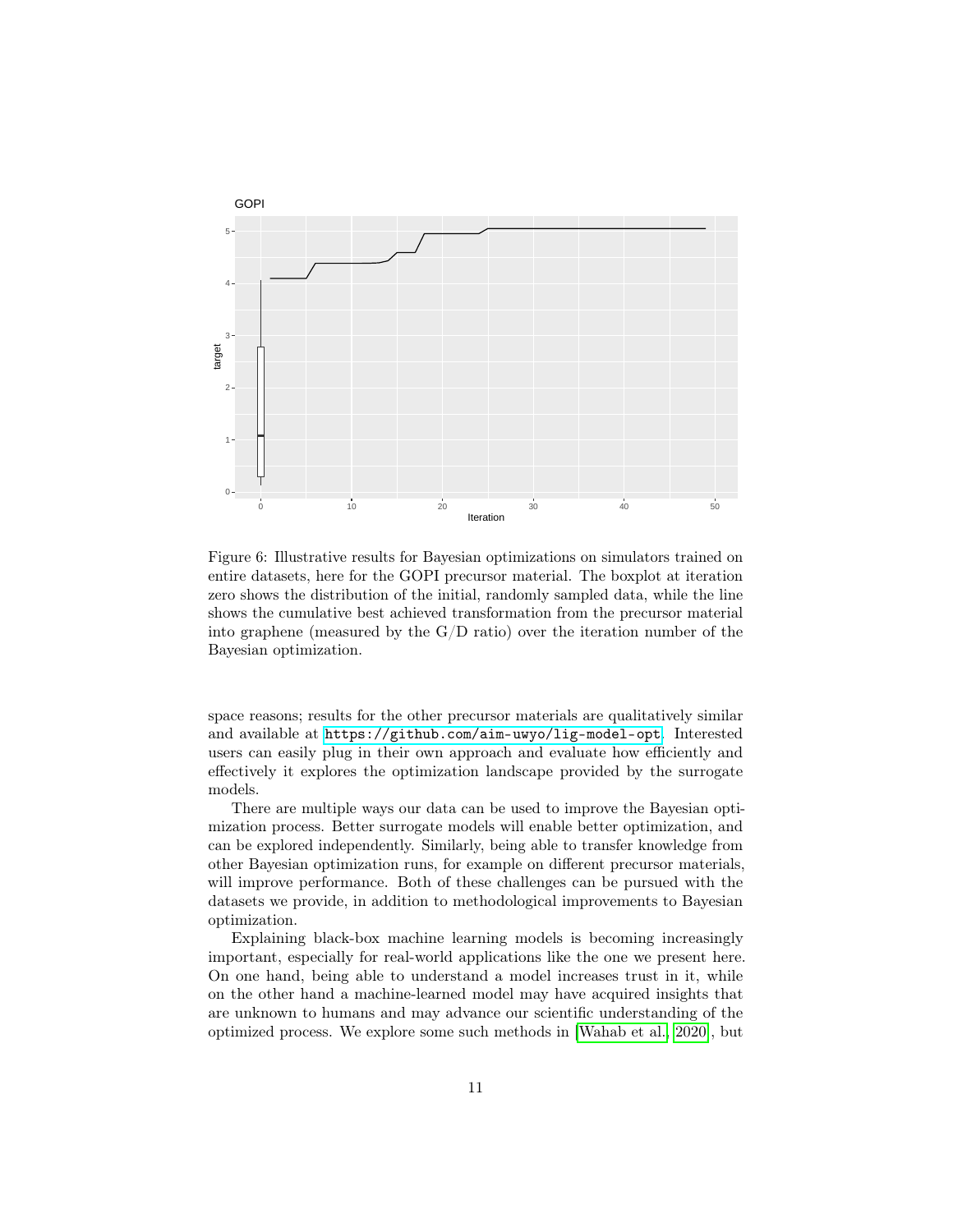there is scope for further exploration and explanation of the surrogate models.

We note that the simulators we provide can be used to evaluate different optimization methods, such as genetic algorithms or Hyperband, equally as well. We focus on Bayesian optimization here as this is the methodology we applied for the application itself, but what we provide is not limited to that.

## 4 Conclusions and Outlook

We have presented three datasets drawn from a real-world application of machine learning; the production of laser-induced graphene. The data are accompanied by metadata and example code that demonstrates possible uses. To the best of our knowledge, it is the first series of datasets from materials science with the presented level of comprehensiveness, and we hope that it will facilitate and inspire more applications of machine learning in this area and beyond.

Gathering the data we make available took significant effort, from preparing the samples, running the experiments, to post-processing the raw experimental data. This is common in materials science, where gathering data often involves synthesizing a material or performing an experiment that leads to its transformation or destruction. For this reason, big data methods are not applicable here, or may only be applied with difficulty. We hope that by making our data available, we will stimulate research on small data and sample-efficient methods.

The code used to obtain the illustrative results we present here is available as part of the datasets, and all results are fully reproducible. This provides an easy starting point for interested users. We place no restrictions on the use of the code and data we make available, but discourage unethical uses.

#### Acknowledgments

We are supported by the University of Wyoming's College of Engineering and Applied Sciences' Engineering Initiative, the School of Energy Resources at the University of Wyoming, the Wyoming NASA Space Grant Consortium, and NASA EPSCoR. SD and LK are supported by NSF award #1813537. The sponsors had no involvement in the creation of the datasets or this manuscript.

### References

- <span id="page-11-1"></span>Bernd Bischl, Michel Lang, Lars Kotthoff, Julia Schiffner, Jakob Richter, Erich Studerus, Giuseppe Casalicchio, and Zachary M. Jones. mlr: Machine Learning in R. Journal of Machine Learning Research, 17(170):1–5, 2016. URL [http:](http://jmlr.org/papers/v17/15-066.html) [//jmlr.org/papers/v17/15-066.html](http://jmlr.org/papers/v17/15-066.html).
- <span id="page-11-0"></span>Bernd Bischl, Jakob Richter, Jakob Bossek, Daniel Horn, Janek Thomas, and Michel Lang. mlrMBO: A Modular Framework for Model-Based Optimization of Expensive Black-Box Functions. arXiv:1703.03373, 2017. URL [http:](http://arxiv.org/abs/1703.03373) [//arxiv.org/abs/1703.03373](http://arxiv.org/abs/1703.03373).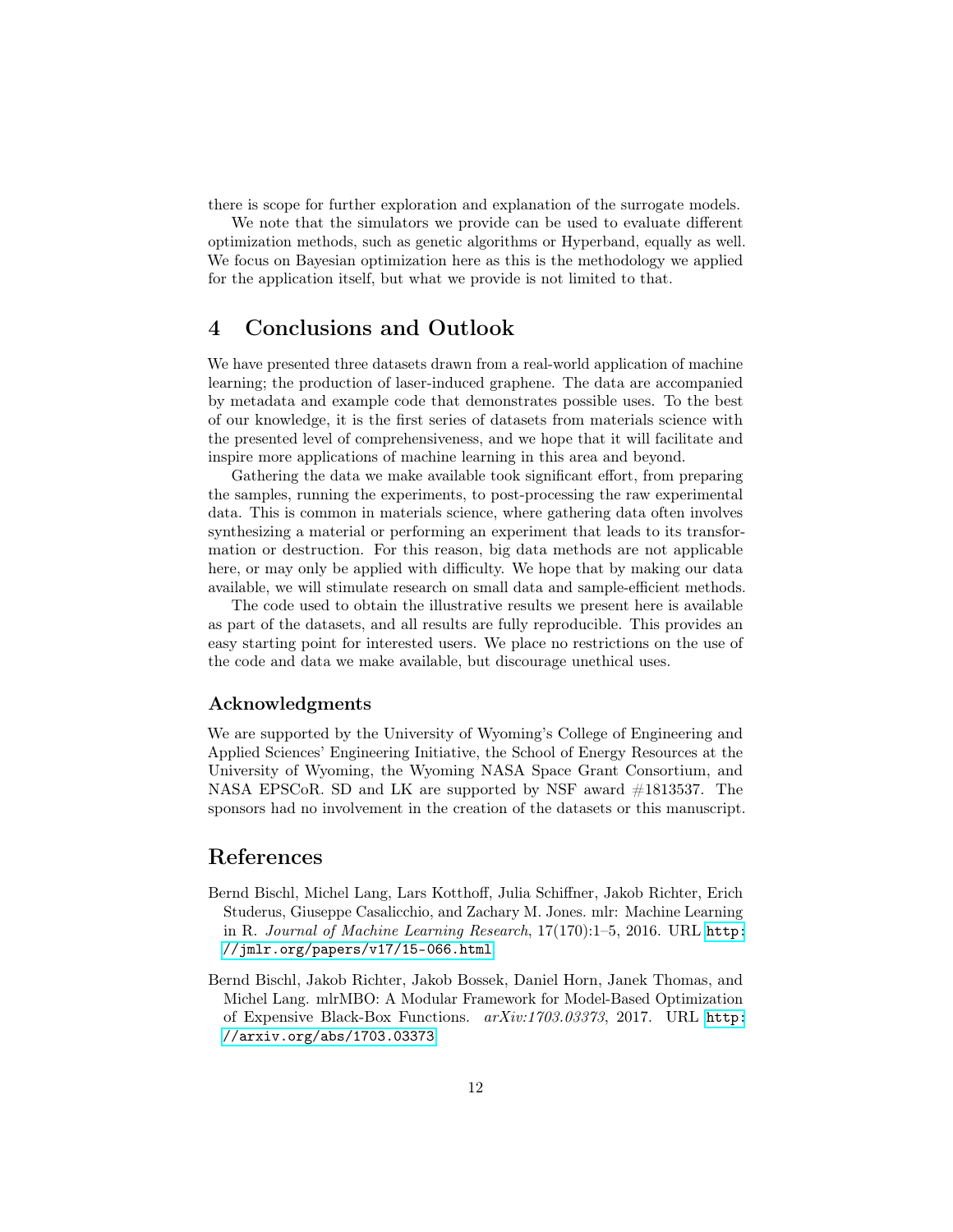- <span id="page-12-1"></span>Yieu Chyan, Ruquan Ye, Yilun Li, Swatantra Pratap Singh, Christopher J. Arnusch, and James M. Tour. Laser-induced graphene by multiple lasing: Toward electronics on cloth, paper, and food. ACS Nano, 12(3):2176–2183, 2018. doi: 10.1021/acsnano.7b08539.
- <span id="page-12-2"></span>Maher F. El-Kady and Richard B. Kaner. Scalable fabrication of high-power graphene micro-supercapacitors for flexible and on-chip energy storage. Nature Communications, 4:1475, February 2013. URL [https://doi.org/10.1038/](https://doi.org/10.1038/ncomms2446) [ncomms2446](https://doi.org/10.1038/ncomms2446).
- <span id="page-12-0"></span>Andrea C. Ferrari, Francesco Bonaccorso, Vladimir Fal'ko, Konstantin S. Novoselov, Stephan Roche, Peter Bøggild, Stefano Borini, Frank H. L. Koppens, Vincenzo Palermo, Nicola Pugno, José A. Garrido, Roman Sordan, Alberto Bianco, Laura Ballerini, Maurizio Prato, Elefterios Lidorikis, Jani Kivioja, Claudio Marinelli, Tapani Ryhänen, Alberto Morpurgo, Jonathan N. Coleman, Valeria Nicolosi, Luigi Colombo, Albert Fert, Mar Garcia-Hernandez, Adrian Bachtold, Grégory F. Schneider, Francisco Guinea, Cees Dekker, Matteo Barbone, Zhipei Sun, Costas Galiotis, Alexander N. Grigorenko, Gerasimos Konstantatos, Andras Kis, Mikhail Katsnelson, Lieven Vandersypen, Annick Loiseau, Vittorio Morandi, Daniel Neumaier, Emanuele Treossi, Vittorio Pellegrini, Marco Polini, Alessandro Tredicucci, Gareth M. Williams, Byung Hee Hong, Jong-Hyun Ahn, Jong Min Kim, Herbert Zirath, Bart J. van Wees, Herre van der Zant, Luigi Occhipinti, Andrea Di Matteo, Ian A. Kinloch, Thomas Seyller, Etienne Quesnel, Xinliang Feng, Ken Teo, Nalin Rupesinghe, Pertti Hakonen, Simon R. T. Neil, Quentin Tannock, Tomas Löfwander, and Jari Kinaret. Science and technology roadmap for graphene, related twodimensional crystals, and hybrid systems. Nanoscale, 7(11):4598–4810, 2015. doi: 10.1039/C4NR01600A. URL <http://dx.doi.org/10.1039/C4NR01600A>. Publisher: The Royal Society of Chemistry.
- <span id="page-12-3"></span>Matthias Feurer, Aaron Klein, Katharina Eggensperger, Jost Springenberg, Manuel Blum, and Frank Hutter. Efficient and Robust Automated Machine Learning. In Advances in Neural Information Processing Systems 28, pages 2944–2952. Curran Associates, Inc., 2015.
- <span id="page-12-5"></span>Donald R. Jones, Matthias Schonlau, and William J. Welch. Efficient Global Optimization of Expensive Black-Box Functions. J. of Global Optimization, 13 (4):455–492, December 1998. ISSN 0925-5001. doi: 10.1023/A:1008306431147. URL <http://dx.doi.org/10.1023/A:1008306431147>.
- <span id="page-12-4"></span>Lars Kotthoff, Chris Thornton, Holger H. Hoos, Frank Hutter, and Kevin Leyton-Brown. Auto-WEKA 2.0: Automatic model selection and hyperparameter optimization in WEKA. Journal of Machine Learning Research, 18(25):1–5, 2017.
- <span id="page-12-6"></span>Michel Lang, Martin Binder, Jakob Richter, Patrick Schratz, Florian Pfisterer, Stefan Coors, Quay Au, Giuseppe Casalicchio, Lars Kotthoff, and Bernd Bischl. mlr3: A modern object-oriented machine learning framework in R. Journal of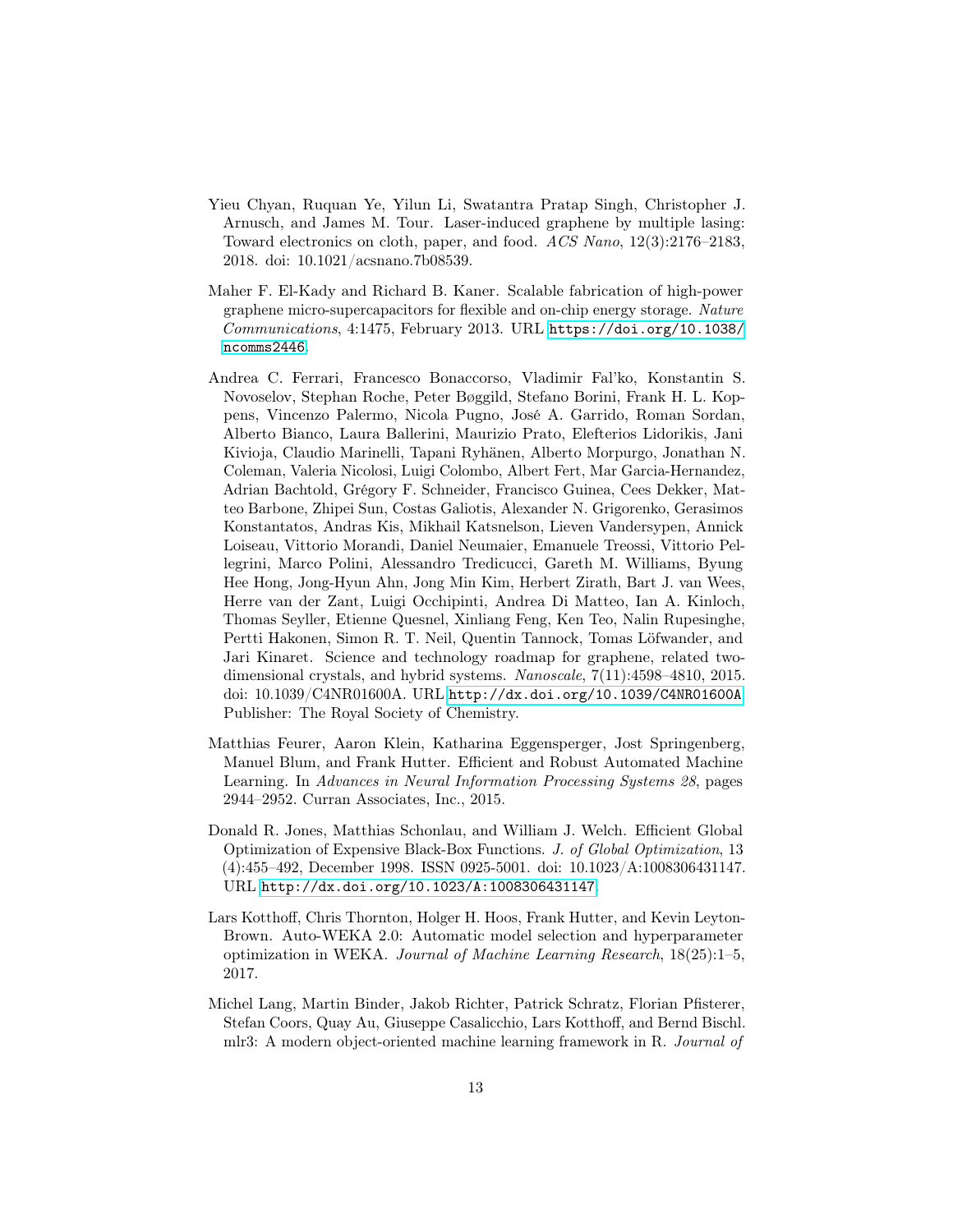Open Source Software, 4(44), 2019. URL [https://doi.org/10.21105/joss.](https://doi.org/10.21105/joss.01903) [01903](https://doi.org/10.21105/joss.01903). 1903.

- <span id="page-13-1"></span>Jian Lin, Zhiwei Peng, Yuanyue Liu, Francisco Ruiz-Zepeda, Ruquan Ye, Errol L. G. Samuel, Miguel Jose Yacaman, Boris I. Yakobson, and James M. Tour. Laser-induced porous graphene films from commercial polymers. Nature Communications, 5(1):5714, December 2014. ISSN 2041-1723. doi: 10.1038/ ncomms6714. URL <https://doi.org/10.1038/ncomms6714>.
- <span id="page-13-0"></span>Sida Luo, Phong Tran Hoang, and Tao Liu. Direct laser writing for creating porous graphitic structures and their use for flexible and highly sensitive sensor and sensor arrays. Carbon, 96:522–531, 2016. ISSN 0008-6223. doi: https:  $\frac{1}{\d{1}}$  /doi.org/10.1016/j.carbon.2015.09.076. URL [http://www.sciencedirect.](http://www.sciencedirect.com/science/article/pii/S0008622315302943) [com/science/article/pii/S0008622315302943](http://www.sciencedirect.com/science/article/pii/S0008622315302943).
- <span id="page-13-7"></span>Daniela C. Marcano, Dmitry V. Kosynkin, Jacob M. Berlin, Alexander Sinitskii, Zhengzong Sun, Alexander Slesarev, Lawrence B. Alemany, Wei Lu, and James M. Tour. Improved synthesis of graphene oxide. ACS Nano, 4(8):4806–4814, August 2010. ISSN 1936-0851. doi: 10.1021/nn1006368.
- <span id="page-13-2"></span>Maria Sygletou, Pavlos Tzourmpakis, Costas Petridis, Dimitrios Konios, Costas Fotakis, Emmanuel Kymakis, and Emmanuel Stratakis. Laser induced nucleation of plasmonic nanoparticles on two-dimensional nanosheets for organic photovoltaics. J. Mater. Chem. A, 4(3):1020–1027, 2016. doi: 10.1039/C5TA09199C. URL <http://dx.doi.org/10.1039/C5TA09199C>.
- <span id="page-13-6"></span>Hud Wahab, Vivek Jain, Alexander Scott Tyrrell, Michael Alan Seas, Lars Kotthoff, and Patrick Alfred Johnson. Machine-learning-assisted fabrication: Bayesian optimization of laser-induced graphene patterning using in-situ Raman analysis. Carbon, 167:609–619, 2020. ISSN 0008-6223. doi: https:  $\frac{1}{\d{1}}$  /doi.org/10.1016/j.carbon.2020.05.087. URL [http://www.sciencedirect.](http://www.sciencedirect.com/science/article/pii/S0008622320305285) [com/science/article/pii/S0008622320305285](http://www.sciencedirect.com/science/article/pii/S0008622320305285).
- <span id="page-13-4"></span>Zhengfen Wan, Erik W. Streed, Mirko Lobino, Shujun Wang, Robert T. Sang, Ivan S. Cole, David V. Thiel, and Qin Li. Laser-reduced graphene: Synthesis, properties, and applications. Advanced Materials Technologies, 3(4):1700315, 2018. doi: https://doi.org/10.1002/admt.201700315.
- <span id="page-13-5"></span>Zhengfen Wan, Shujun Wang, Ben Haylock, Jasreet Kaur, Philip Tanner, David Thiel, Robert Sang, Ivan S. Cole, Xiangping Li, Mirko Lobino, and Qin Li. Tuning the sub-processes in laser reduction of graphene oxide by adjusting the power and scanning speed of laser. Carbon, 141:83–91, 2019. ISSN 0008-6223. doi: https://doi.org/10.1016/j.carbon.2018.09.030. URL [http:](http://www.sciencedirect.com/science/article/pii/S0008622318308443) [//www.sciencedirect.com/science/article/pii/S0008622318308443](http://www.sciencedirect.com/science/article/pii/S0008622318308443).
- <span id="page-13-3"></span>Fangcheng Wang, Kedian Wang, Buxiang Zheng, Xia Dong, Xuesong Mei, Jing Lv, Wenqiang Duan, and Wenjun Wang. Laser-induced graphene: preparation, functionalization and applications. Materials Technology, 33(5):340–356,